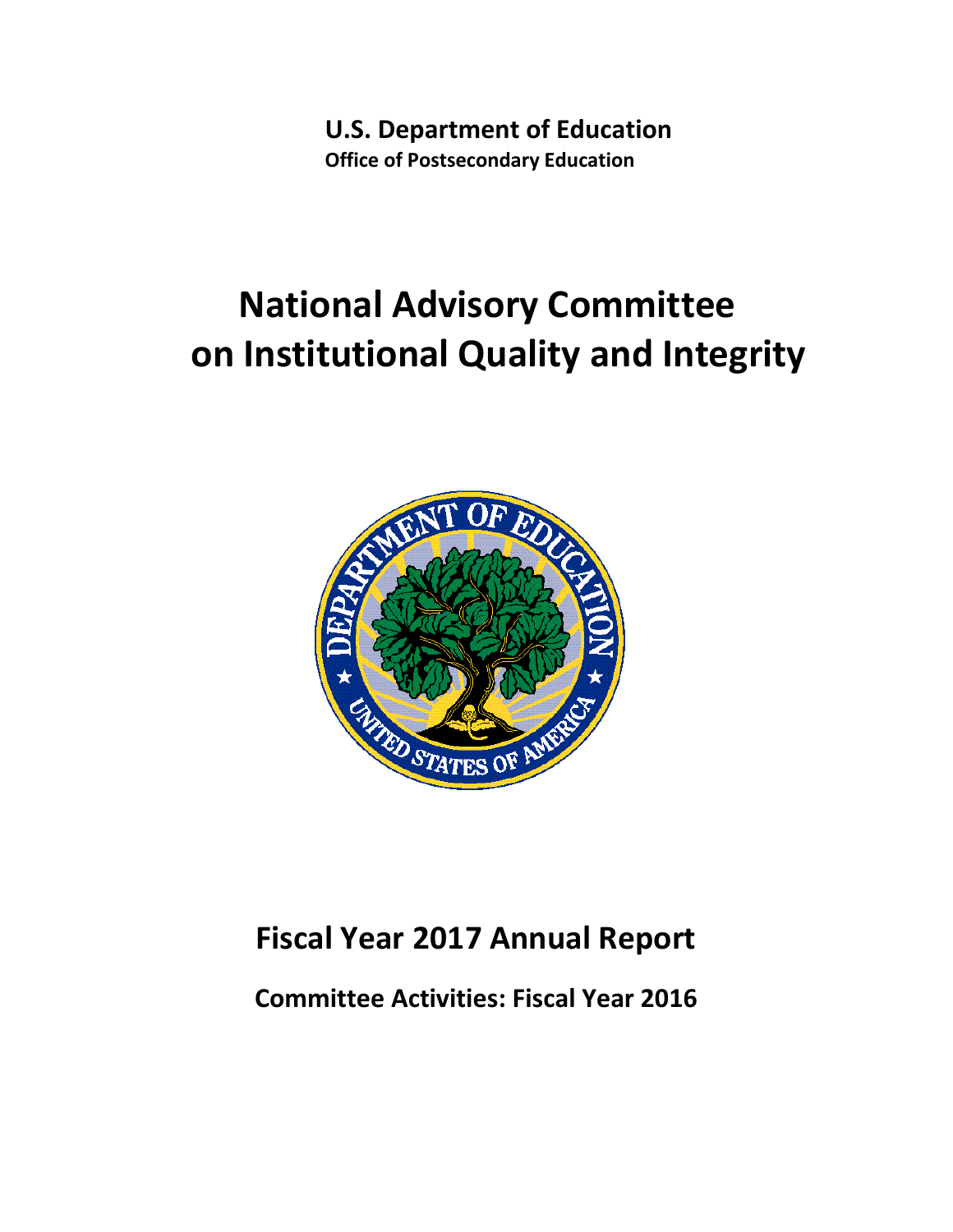### **National Advisory Committee on Institutional Quality and Integrity (NACIQI)**

#### **Annual Report to the Secretary of Education and Congress**

#### Table of Contents

| Topic                                                                                                                                                                                                                                                                                                        | Page                                                                                                                                              |
|--------------------------------------------------------------------------------------------------------------------------------------------------------------------------------------------------------------------------------------------------------------------------------------------------------------|---------------------------------------------------------------------------------------------------------------------------------------------------|
| Overview                                                                                                                                                                                                                                                                                                     | 1                                                                                                                                                 |
| Committee Agendas and Activities during Fiscal Year 2016<br>I.                                                                                                                                                                                                                                               | 1                                                                                                                                                 |
| Agenda: December 16-18, 2015<br>Report of Meeting: December 16-18, 2015<br>Agenda: June 22-24, 2016<br>Report of Meeting: June 22-24, 2016<br>Agenda: August 23, 2016<br>Report of Meeting: August 23, 2016<br><b>Pilot Project Standardized Questions</b><br>$\bullet$<br><b>Accreditor Data Dashboards</b> | Attachment A<br>Attachment B<br>Attachment C<br>Attachment D<br><b>Attachment E</b><br>Attachment F<br><b>Attachment G</b><br><b>Attachment H</b> |
| II. Date and Location of the NACIQI Meetings                                                                                                                                                                                                                                                                 | $\overline{2}$                                                                                                                                    |
| III. Committee Membership                                                                                                                                                                                                                                                                                    | 3                                                                                                                                                 |
| List of Members                                                                                                                                                                                                                                                                                              | Attachment I                                                                                                                                      |
| IV. Committee Functions                                                                                                                                                                                                                                                                                      | 3                                                                                                                                                 |
| V. Sources of Additional Information about the Committee                                                                                                                                                                                                                                                     | 4                                                                                                                                                 |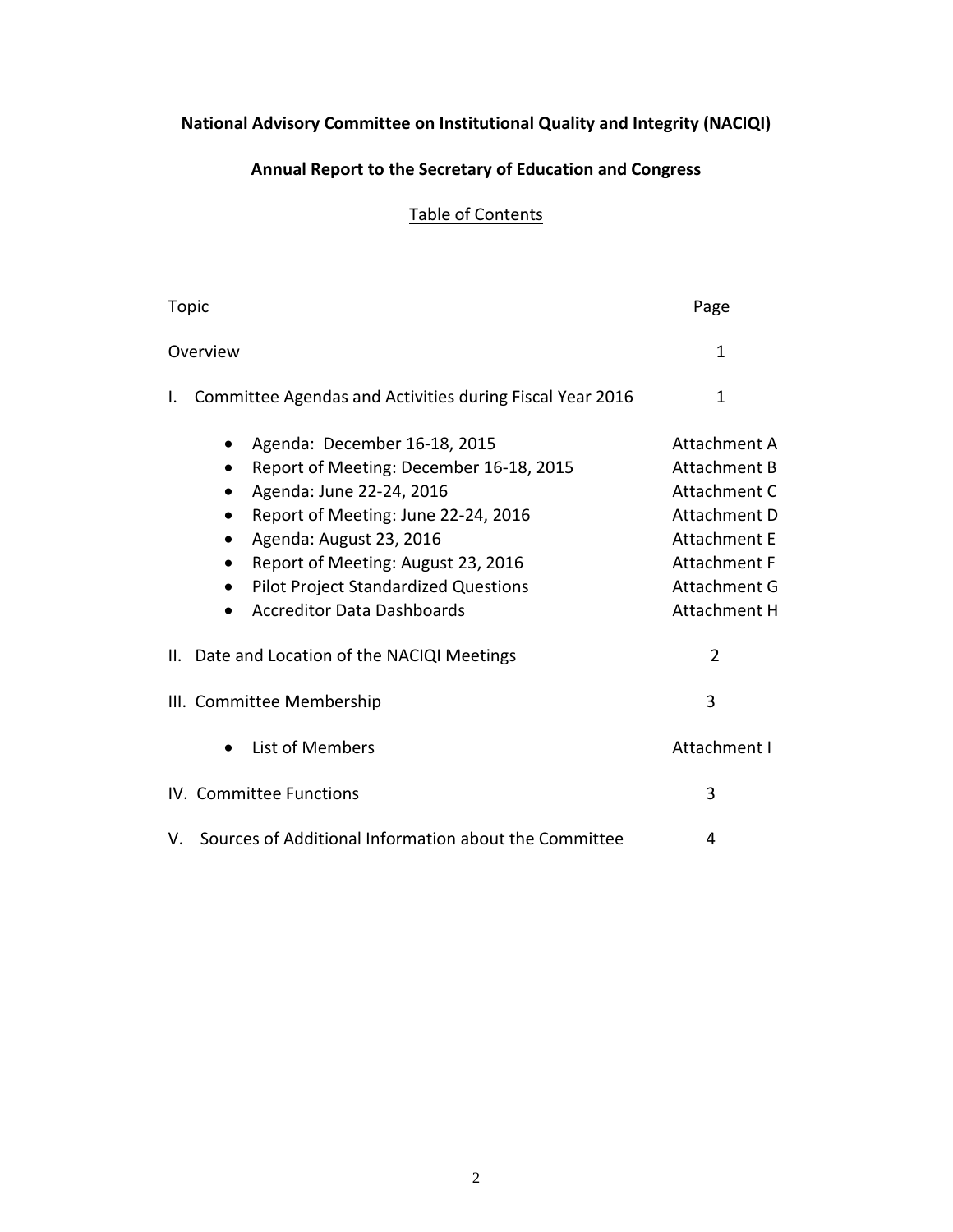#### **NATIONAL ADVISORY COMMITTEE ON INSTITUTIONAL QUALITY AND INTEGRITY ANNUAL REPORT TO THE SECRETARY OF EDUCATION AND CONGRESS**

#### **Overview**

The National Advisory Committee on Institutional Quality and Integrity (NACIQI or the Committee) respectfully submits this fiscal year 2017 report on its activities during fiscal year 2016 to the Secretary of Education (Secretary) and to Congress. Section 114(e)(2) of the Higher Education Act of 1965, as amended (HEA), mandates that NACIQI produce an annual report that contains four items:

- A detailed summary of the agenda and activities of, and the findings and recommendations made by, the Committee during the fiscal year preceding the fiscal year in which the report is made;
- A list of the date and location of each meeting during the fiscal year preceding the fiscal year in which the report is made;
- A list of the members of the Committee; and
- A list of the functions of the Committee, including any additional functions established by the Secretary through regulation.

#### **I. Committee Agenda and Activities During Fiscal Year 2016**

NACIQI held three meetings during FY 2016:

- **December 16-18, 2015**
- **June 22-24, 2016**
- August 23, 2016

Meeting agendas are provided with this report (Attachments A, C and E).

All meetings were held in the DC-area. NACIQI deliberated on accrediting agency submissions, and advanced its policy agenda to advise the senior Department official on matters concerning accreditation, the recognition process, and the eligibility and certification process for institutions under Title IV of the HEA. The Committee received training on its responsibilities at the meetings, and were addressed by Department leadership regarding the Department's postsecondary initiatives and accreditation executive actions.

During FY 2016, NACIQI reviewed the following types of applications: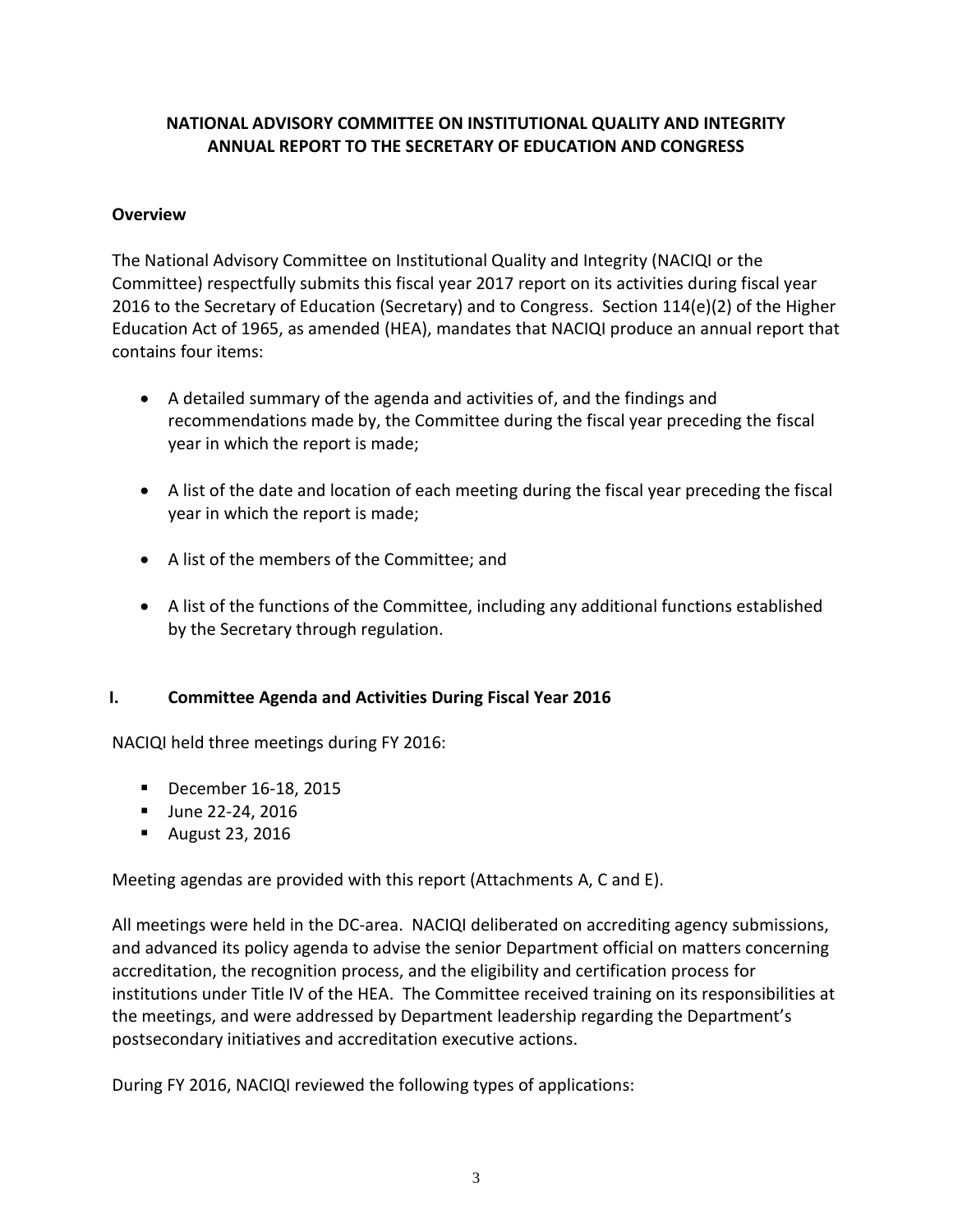- One application for initial recognition of an accrediting agency;
- Seventeen applications for renewal of recognition from accrediting agencies;
- Seven compliance reports from accrediting agencies;
- Two reviews under 34 CFR 602.33;
- Three applications for renewal of recognition from State agencies for the approval of nurse education;
- **FIM** Four applications for renewal of recognition from State agencies for the approval of public postsecondary vocational education; and
- One notification of a substantive change from a military educational institution.

NACIQI heard from over one hundred oral commenters in FY 2016. The Committee received training on criteria concerning student achievement. Department staff also introduced data available on the Committee website and College Scorecard to support NACIQI's efforts to focus on student outcomes in evaluating the performance of recognized accrediting agencies.

Throughout FY 2016, NACIQI continued its discussion of how to frame its policy agenda to inform the agency recognition process and to develop broader perspectives about how accrediting agencies consider data about student achievement. The Committee developed a pilot project which included a set of standardized questions to pose to accrediting agencies undergoing recognition proceedings (Attachment G). The pilot project also included consideration in NACIQI's deliberations of data provided by the accreditor dashboards (Attachment H). The pilot project was launched at the June 2016 meeting, and has now become a standard practice of NACIQI's review of recognized accrediting agencies.

NACIQI reviews all information submitted by an agency in support of its petition, as well as the staff analysis, and public comments.

A summary of the Committee's deliberation and the Committee's recommendations regarding each agency review is provided with this report (see Attachment B, D, and F).

#### **II. Date and Location of NACIQI Meetings**

| December 16-18, 2015: | Hilton Old Town Alexandria<br>1767 King Street<br>Alexandria, VA 22314    |
|-----------------------|---------------------------------------------------------------------------|
| June 22-24, 2016:     | Double Tree by Hilton Hotel<br>300 Army Navy Drive<br>Arlington, VA 22202 |
| August 23, 2016:      | Via Teleconference                                                        |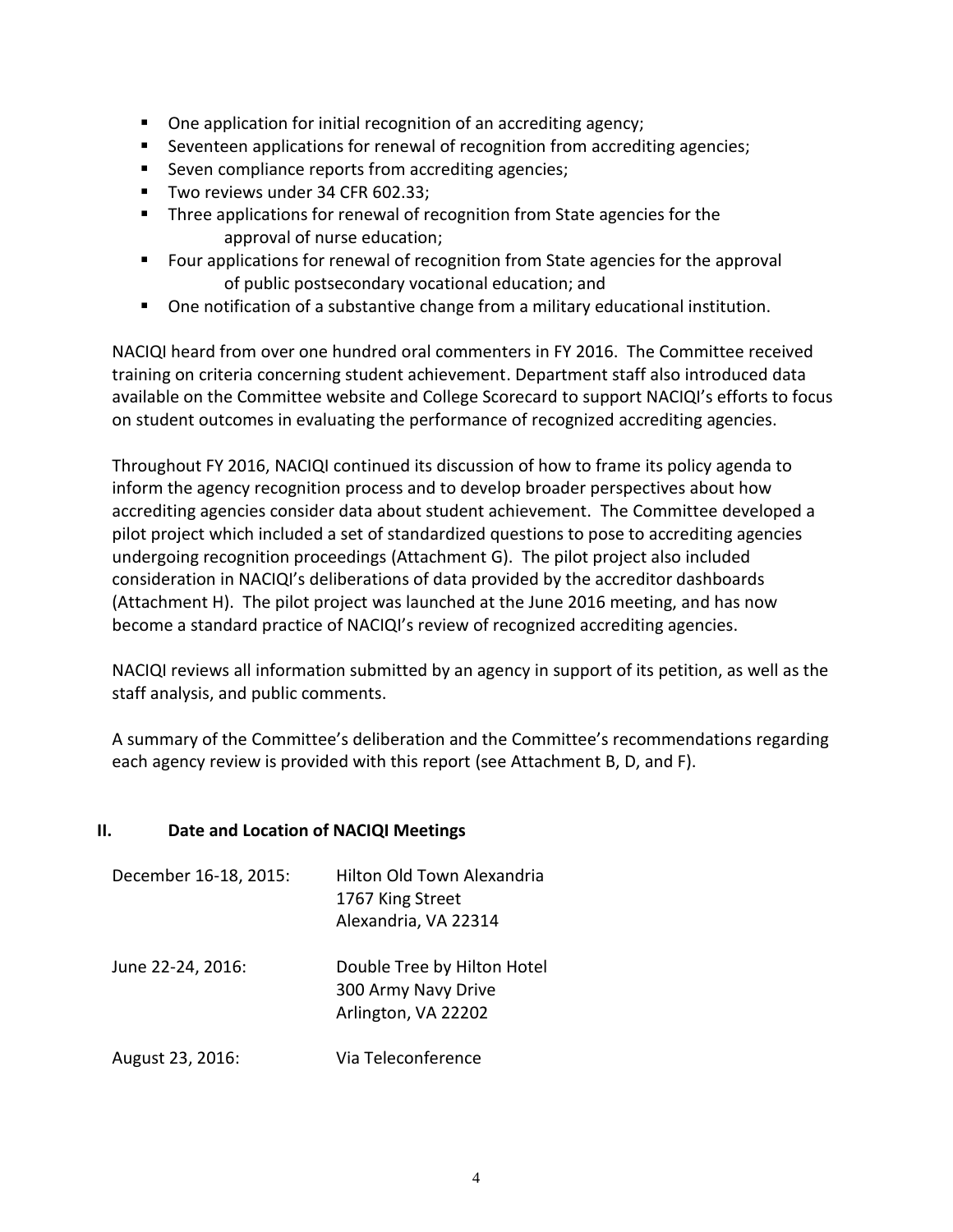#### **III. Committee Membership**

NACIQI has 18 members appointed as follows:

- Six members appointed by the Secretary;
- Six members appointed by the Speaker of the U.S. House of Representatives, three of whom are appointed on the recommendation of the majority leader of the U.S. House of Representatives and three of whom are appointed on the recommendation of the minority leader of the U.S. House of Representatives; and
- Six members appointed by the President Pro Tempore of the U.S. Senate, three of whom are appointed on the recommendation of the majority leader of the U.S. Senate and three of whom are appointed on the recommendation of the minority leader of the U.S. Senate.

Please refer to Attachment I for the NACIQI member listing, including the nominating source for each member, for fiscal year 2016.

#### **IV. Committee Functions**

NACIQI was established by Section 114 of the HEA of 1965, as amended by Section 106 of the HEOA. By law, NACIQI advises the Secretary of Education with respect to the following functions:

- 1. The establishment and enforcement of the standards of accrediting agencies or associations under Subpart 2 of Part H of Title IV, HEA;
- 2. The recognition of a specific accrediting agency or association;
- 3. The preparation and publication of the list of nationally recognized accrediting agencies and associations;
- 4. The eligibility and certification process for institutions of higher education under Title IV, HEA, together with recommendations for improvements in such process;
- 5. The relationship between:
	- A. Accreditation of institutions of higher education and the certification and eligibility of such institutions;
	- B. State licensing responsibilities with respect to such institutions; and
- 6. Other advisory functions relating to accreditation and institutional eligibility as the Secretary may prescribe by regulation.

The Secretary has not prescribed any other advisory functions relating to accreditation and institutional eligibility by regulation for NACIQI.